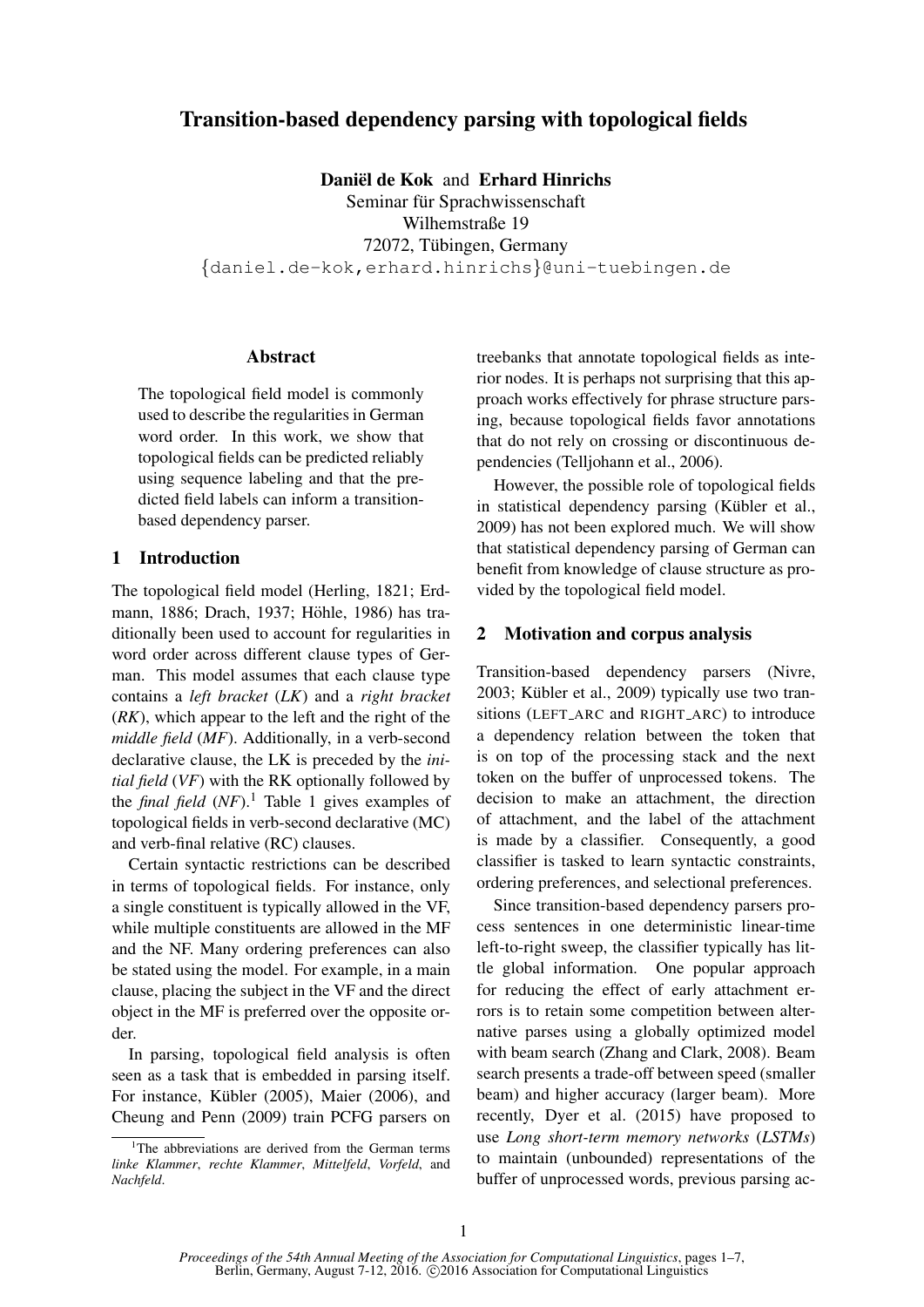|     | VF              | LK        | MF                             | <b>RK</b> | NF                       |
|-----|-----------------|-----------|--------------------------------|-----------|--------------------------|
|     | MC: In Tansania | ist       | das Rad mehr                   |           | verbreitet als in Uganda |
|     | In Tansania     | <b>1S</b> | the bike more                  | common    | than in Uganda           |
| RC: |                 | der       | fünfmal mehr nach Bremerhaven  | liefert   | als Daewoo               |
|     |                 | who.      | five-times more to Bremerhaven | delivers  | than Daewoo              |

Table 1: Topological fields of a verb-second clause and a verb-final clause.

tions, and constructed tree fragments.

We believe that in the case of German, the topological field model can provide a linguisticallymotivated approach for providing the parser with more global knowledge of the sentence structure. More concretely, if we give the transition classifier access to topological field annotations, it can learn regularities with respect to the fields wherein the head and dependent of a particular dependency relations lie.

In the remainder of this section, we provide a short (data-driven) exploration of such regularities. Since there is a myriad of possible triples<sup>2</sup> consisting of *relation*, *head field*, and *dependent field*, we will focus on dependency relations that virtually never cross a field and relations that nearly always cross a field.

Table 2 lists the five dependency relation that cross fields the least often in the TüBa- $D/Z$  treebank (Telljohann et al., 2006; Versley, 2005) of German newspaper text. Using these statistics, a classifier could learn hard constraints with regard to these dependency relations — they should never be used to attach heads and dependents that are in different fields.

| <b>Dependency label</b>    | Cross-field $(\% )$ |
|----------------------------|---------------------|
| Particles                  | 0.00                |
| Determiner                 | 0.03                |
| Adjective or attr. pronoun | 0.04                |
| Prepositional complement   | 0.04                |
| Genetive attribute         | 0.07                |

Table 2: The five dependency relations that most rarely cross fields in the TüBa-D/Z.

Table 3 lists the five dependency relations that cross fields most frequently.<sup>3</sup> These relations (virtually) always cross fields because they are verbal attachments and verbs typically form the LK and RK. This information is somewhat informative,

since a classifier should clearly avoid to attach tokens within the same field using one of these relations. However, we can gain more interesting insights by looking at the dependents' fields.

| <b>Dependency label</b> | Cross-field $(\% )$ |
|-------------------------|---------------------|
| Expletive es            | 100.00              |
| Separated verb prefix   | 100.00              |
| Subject                 | 100.00              |
| Prepositional object    | 99.80               |
| Direct object           | 99.51               |

Table 3: The five dependency relations that most frequently cross fields in the TüBa-D/Z.

Table 4 enumerates the three (where applicable) most frequent head and dependent field combinations of the five relations that always cross fields. As expected, the head is always in the LK or RK. Moreover, the dependents are in VF or MF in the far majority of cases. The actual distributions provides some insights with respect to these dependency relations. We will discuss the *direct object*, *prepositional object*, and *separated verb prefix* relations in some more detail.

Direct objects In German, direct objects can be put in the VF. However, we can see that direct object fronting only happens very rarely in the TüBa-D/Z. This is in line with earlier observations in corpus-based studies (c.f. Weber and Müller (2004)). Since the probability of having a subject in the VF is much higher, the parser should attach the head of a noun phrase in the VF as a subject, unless there is overwhelming evidence to the contrary, such as case markers, verb agreement, or other cues (Uszkoreit, 1984; Müller, 1999).

Prepositional objects The dependency annotation scheme used by the TüBa-D/Z makes a distinction between prepositional phrases that are a required complement of a verb (*prepositional objects*) and other prepositional phrases. Since a statistical dependency parser does not typically have access to a valency dictionary, it has difficulty de-

 $2335$  in the TüBa-D/Z treebank.

<sup>&</sup>lt;sup>3</sup>Dependency relations that connect two clauses are excluded.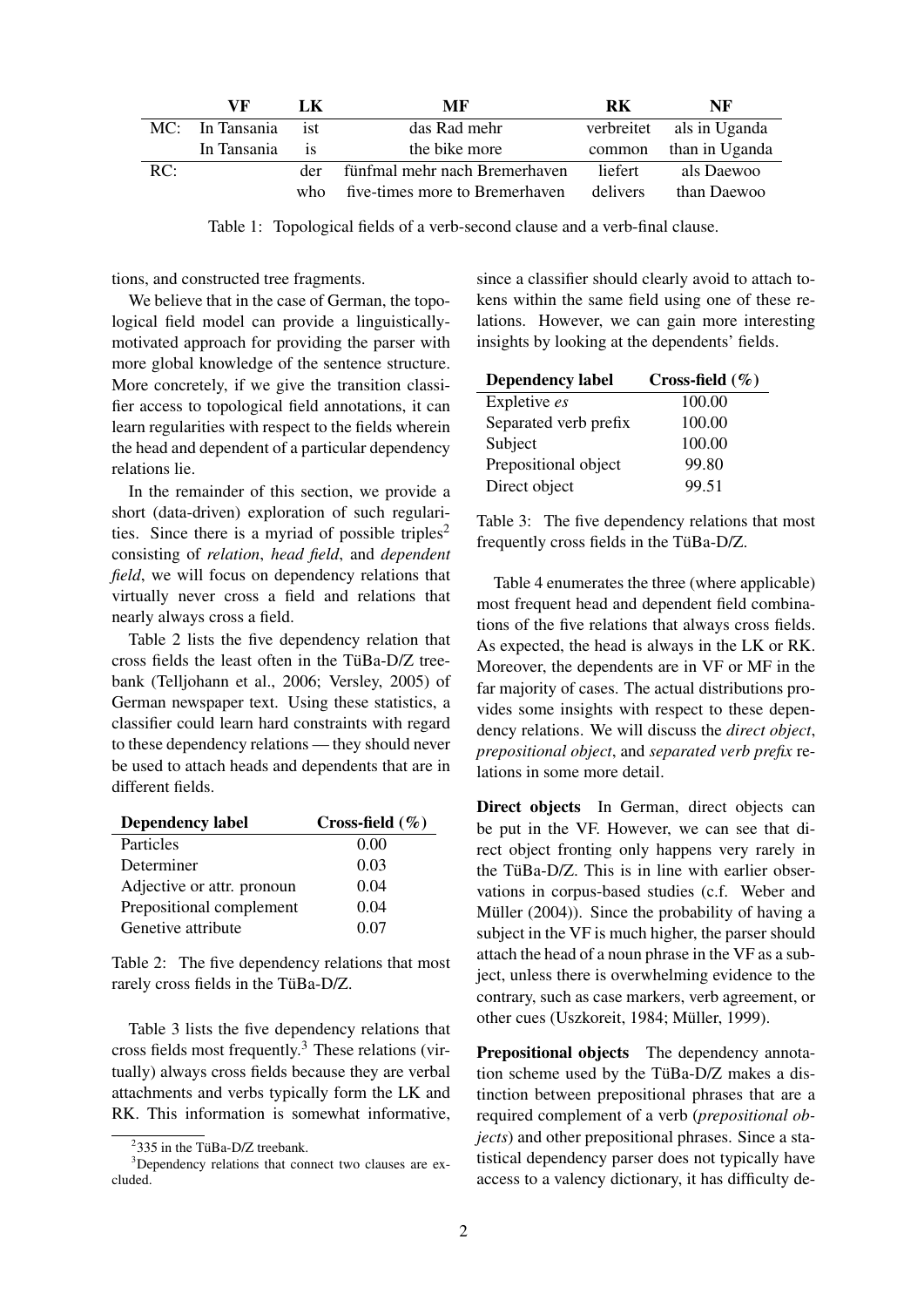| <b>Dependency label</b> | Head | Dep | $\mathcal{G}_{\Omega}$ |
|-------------------------|------|-----|------------------------|
| Expletive es            | RK   | MF  | 44.23                  |
|                         | RK   | VF  | 32.99                  |
|                         | LK   | VF  | 13.43                  |
| Separated verb prefix   | LK   | RK  | 99.95                  |
|                         | RK   | RK  | 00.05                  |
| Subject                 | LK   | VF  | 36.40                  |
|                         | LK   | MF  | 35.10                  |
|                         | RK   | MF  | 20.11                  |
| Prepositional object    | RK.  | MF  | 51.04                  |
|                         | LK   | MF  | 39.81                  |
|                         | LK   | VF  | 04.11                  |
| Direct object           | RK   | MF  | 54.84                  |
|                         | LK   | MF  | 35.64                  |
|                         | RK   | LK  | 03.38                  |

Table 4: The three most frequent head-dependent field combinations of the five relations that always cross fields.

ciding whether a prepositional phrase is a prepositional object or not. Topological field information can complement verb-preposition co-occurrence statistics in deciding between these two different relations. The prepositional object mainly occurs in MF, while a prepositional phrase headed by the LK is almost as likely to be in the VF as in the MF (42.12% and 55.70% respectively).

Separated verb prefixes Some verbs in German have separable prefixes. A complicating factor in parsing is that such prefixes are often words that can also be used by themselves. For example, in (1-a) *fest* is a separated prefix of *bindet* (present tense third person of *festbinden*), while in (1-b) *fest* is an optional adverbial modifier of *gebunden* (the past participle of *binden*).

| (1) |  |  | a. Sie bindet das Pferd fest. |  |
|-----|--|--|-------------------------------|--|
|     |  |  | She ties the horse tight.     |  |

b. Das Buch ist fest The book is tightly bound gebunden . .

Similarly to prepositional objects, a statistical parser is handicapped by not having an extensive lexicon. Again, topological fields can complement co-occurence statistics. In (1-a), *fest* is in the RK. As we can see in Table 4, the separated verb prefix is always in the RK. In contrast, an adverbial modifier as in (1-b) is rarely in the RK (0.35% of the adverbs cases in the TüBa-D/Z).

#### 3 Predicting fields

As mentioned in Section 1, topological field annotation has often been performed as a part of phrase structure parsing. In order to test our hypothesis that topological field annotation could inform dependency parsing, it would be more appropriate to use a syntax-less approach. Several shallow approaches have been tried in the past. For instance, Veenstra et al., (2002) compare three different chunkers (finite state, PCFG, and classification using memory-based learning). Becker and Frank (2002) predict topological fields using a PCFG specifically tailored towards topological fields. Finally, Liepert (2003) proposes a chunker that uses support vector machines.

In the present work, we will treat the topological field annotation as a sequence labeling task. This is more useful in the context of dependency parsing because it allows us to treat the topological field as any other property of a token.

Topological field projection In order to obtain data for training, validation, and evaluation, we use the TüBa-D/Z treebank. Topological fields are only annotated in the constituency version of the TüBa- $D/Z$ , where the fields are represented as special constituent nodes. To obtain token-level field annotations for the dependency version of the treebank, we project the topological fields of the constituency trees on the tokens. The recursive projection function for projection is provided in Appendix B. The function is initially called with the root of the tree and a special unknown field marker, so that tokens that are not dominated by a topological field node (typically punctuation) also receive the topological field feature.

We should point out that our current projection method results in a loss of information when a sentence contains multiple clauses. For instance, an embedded clause is in a topological field of the main clause, but also has its own topological structure. In our projection method, the topological field features of tokens in the embedded clause reflect the topological structure of the embedded clause.

Model Our topological field labeler uses a recurrent neural network. The inputs consist of concatenated word and part-of-speech embeddings. The embeddings are fed to a bidirectional LSTM (Graves and Schmidhuber, 2005), on which we stack a regular LSTM (Hochreiter and Schmidhu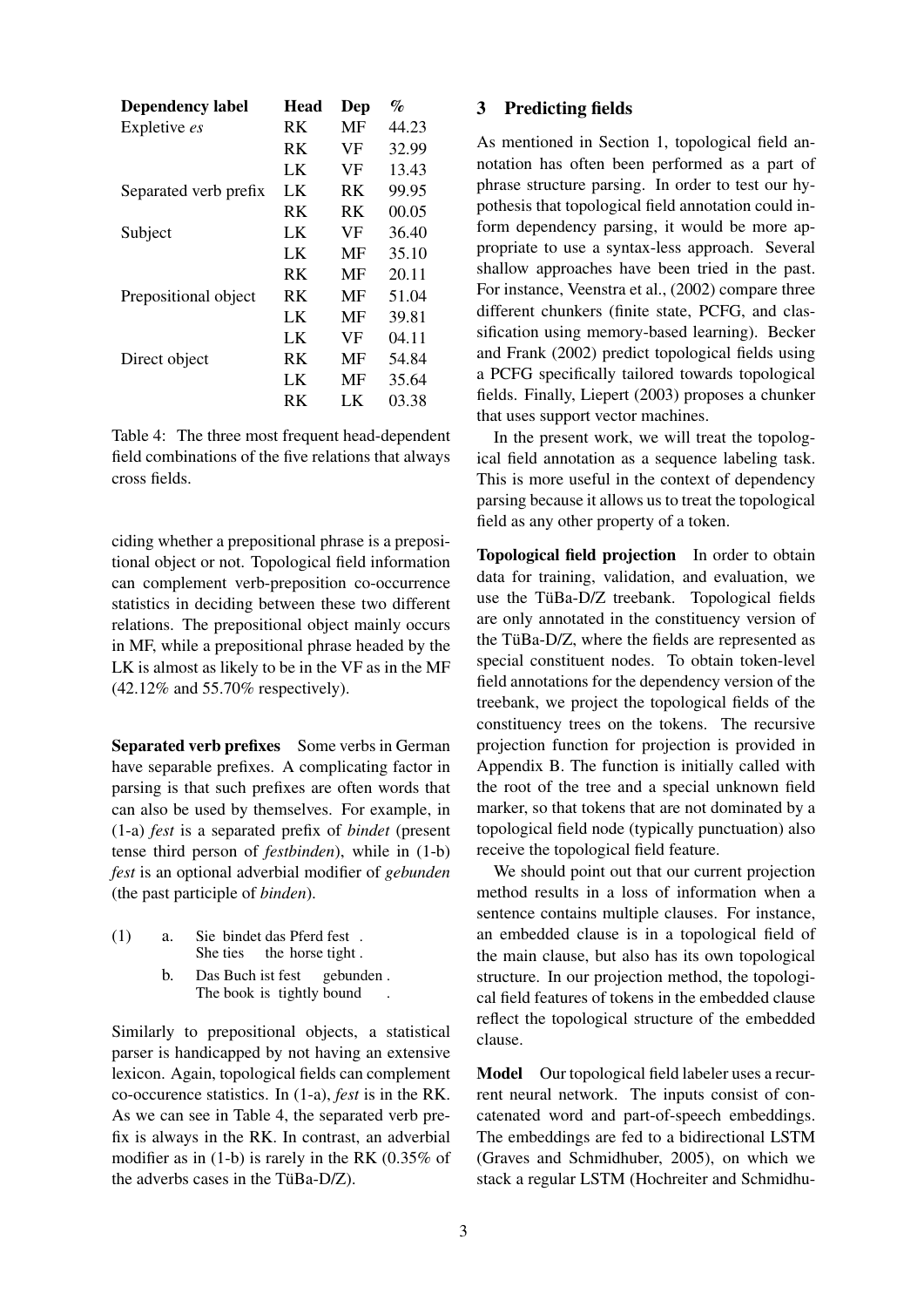ber, 1997), and finally an output layer with the softmax activation function. The use of a recurrent model is motivated by the necessity to have long-distance memory. For example, (2-a) consists of a main clause with the LK *wird* and RK *begrünt* and an embedded clause *wie geplant* with its own clausal structure. When the labeler encounters *jetzt*, it needs to 'remember' that it was in the MF field of the main clause.

(2) a. Die neue Strecke wird , wie geplant , The new stretch is , as planned, jetzt begrünt now being-greened . .

Moreover, the use of a bidirectional LSTM is motivated by the need for backwards-flowing information to make some labeling decisions. For instance, *die Siegerin* is in the VF of the verb-second clause (3-a), while it is in the MF of the verbfinal clause (3-b). The labeller can only make such choices by knowing the position of the finite verb.

- (3) a. die Siegerin wurde disqualifiziert die winner was disqualified b. die Siegerin zu disqualifizieren
	- the winner to disqualify

### 4 Parsing with topological fields

To evaluate the effectiveness of adding topological fields to the input, we use the publicly available neural network parser described by De Kok (2015). This parser uses an architecture that is similar to that of Chen and Manning (2014). However, it learns morphological analysis as an embedded task of parsing. Since most inflectional information that can be relevant for parsing German is available in the prefix or suffix, this parser learns morphological representations over character embeddings of prefixes and suffixes.

We use the same parser configuration as that of De Kok (2015), with the addition of topological field annotations. We encode the topological fields as one-hot vectors in the input of the parser. This information is included for the four tokens on top of the stack and the next three tokens on the buffer.

### 5 Evaluation and results

To evaluate the proposed topological field model, we use the same partitioning of TüBa- $D/Z$  and the word and tag embeddings as De Kok (2015). For training, validation, and evaluation of the parser, we use these splits as-is. Since we want to test the

parser with non-gold topological field annotations as well, we swapped the training and validation data for training our topological field predictor.

The parser was trained using the same hyperparameters and embeddings as in De Kok (2015). Our topological field predictor is trained using Keras (Chollet, 2015).<sup>4</sup> The hyperparameters that we use are summarized in Appendix A. The topological field predictor uses the same word and tag embeddings as the parser.

In Table 5, we show the accuracy of the topological field labeler. The use of a bi-directional LSTM is clearly justified, since it outperforms the stacked unidirectional LSTM by a wide margin.

| Parser                          | Accuracy $(\% )$ |
|---------------------------------|------------------|
| $LSTM + LSTM$                   | 93.33            |
| Bidirectional LSTM + LSTM 97.24 |                  |

Table 5: Topological field labeling accuracies. The addition of backward flowing information improves accuracy considerably.

Table 6 shows the labeled attachment scores (LAS) for parsing with topological fields. As we can see, adding gold topological field annotations provides a marked improvement over parsing without topological fields. Although the parser does not achieve quite the same performance with the output of the LSTM-based sequence labeler, it is still a relatively large improvement over the parser of De Kok (2015). All differences are significant at  $p < 0.0001$ .<sup>5</sup>

| <b>Parser</b>                       | LAS                 | <b>UAS</b> |
|-------------------------------------|---------------------|------------|
| De Kok $(2015)$                     | 89.49               | -91.88     |
| Neural net $+TFs$                   | $90.00 \quad 92.36$ |            |
| Neural net + gold TFs $90.42$ 92.76 |                     |            |

Table 6: Parse results with topological fields and gold topological fields. Parsers that use topological field information outperform parsers without access to such information.

### 6 Result analysis

Our motivation for introducing topological fields in dependency parsing is to provide the parser with

<sup>&</sup>lt;sup>4</sup>The software is available from: https://github. com/danieldk/toponn

 $5$ Using paired approximate randomization tests (Noreen, 1989).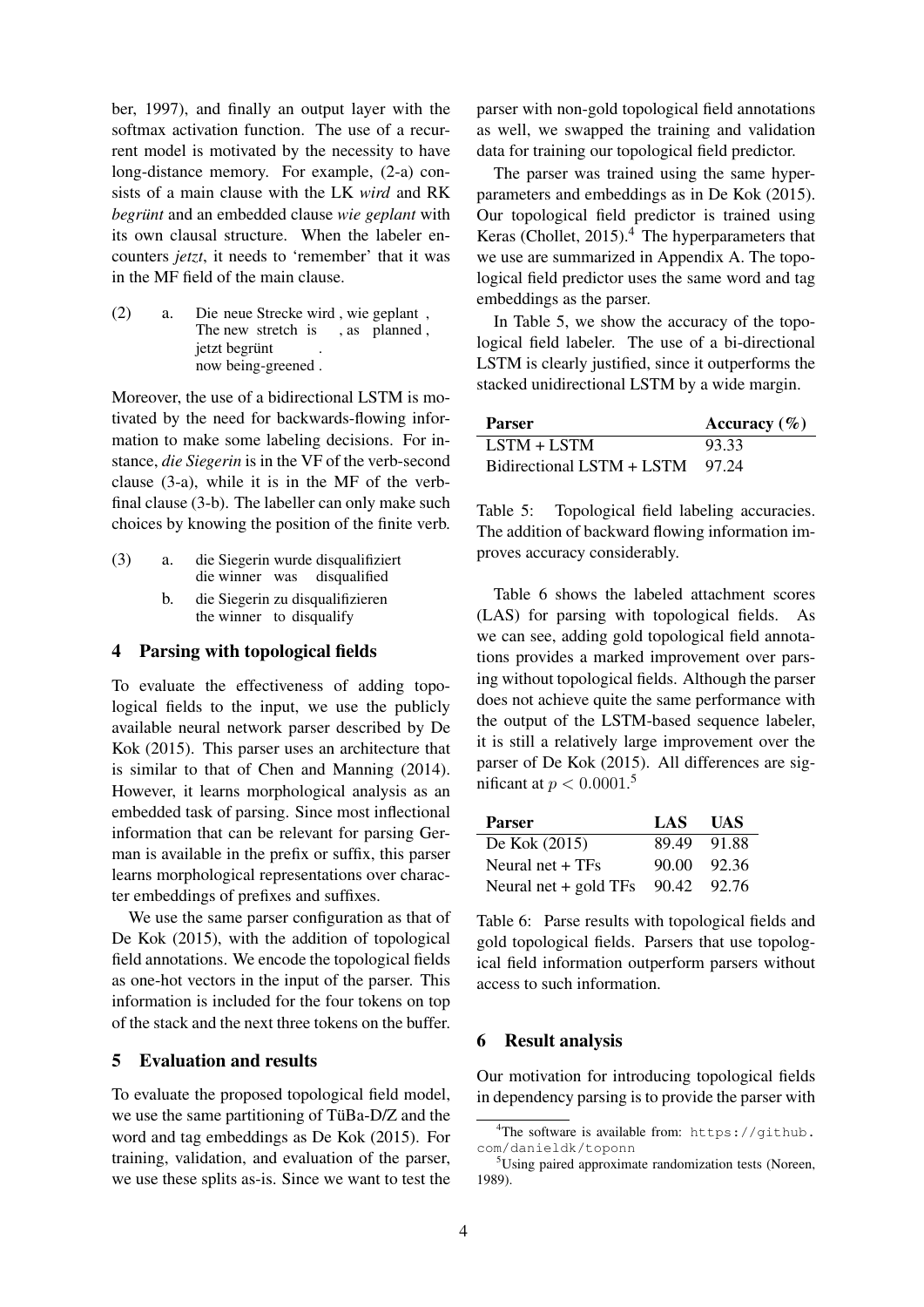a more global view of sentence structure (Section 2). If this is indeed the case, we expect the parser to improve especially for longer-distance relations. Figure 1 shows the improvement in LAS as a result of adding gold-standard topological fields. We see a strong relation between the relation length and the improvement in accuracy. The introduction of topological fields clearly benefits the attachment of longer-distance dependents.



Figure 1: The improvement in labeled attachment score as a result of adding gold topological fields to the parser by dependency length.

Since the introduction of topological fields has very little impact on short-distance relations, the differences in the attachment of relations that virtually never cross fields (Table 2) turn out to be negligable. However, for the relations that cross fields frequently, we see a marked improvements (Table 7) for every relation except the *prepositional object*. In hindsight, this difference should not be surprising — the relations that never cross fields are usually very local, while those that almost always cross fields tend to have longer distances and/or are subject to relatively free ordering.

| <b>Dependency label</b> | LAS $\Delta$ |
|-------------------------|--------------|
| Expletive es            | 2.71         |
| Separated verb prefix   | 1.64         |
| Subject                 | 1.22         |
| Prepositional object    | $-0.29$      |
| Direct object           | 1.59         |

Table 7: The LAS  $\Delta$  of the parser with access to gold standard topological fields compared to the De Kok (2015) parser for the relations of Table 4.

| <b>Dependency label</b>            | LAS $\Delta$ |
|------------------------------------|--------------|
| Coordinating conjunction (clausal) | 11.48        |
| Parenthesis                        | 8.31         |
| Dependent clause                   | 3.49         |
| Conjunct                           | 3.38         |
| Sentence root <sup>7</sup>         | 2.92         |
| Expletive es                       | 2.71         |
| Sentence                           | 2.64         |
| Comparative                        | 1.87         |
| Separated verb prefix              | 1.64         |
| Direct object                      | 1.59         |

Table 8: The ten dependency relations with the highest LAS  $\Delta$  of the parser with access to gold topological fields compared to the (de Kok, 2015) parser.

The ten dependency relations with the highest overall improvement in LAS are shown in Table 8. Many of these relations are special when it comes to topological field structure and were not discussed in Section 2. The relations *parenthesis*, *dependent clause*, and *sentence* link two clauses; the *sentence root* marks the root of the dependency tree; and the *coordinating conjunction (clausal)* relation attaches a token that is always in its own field.<sup>6</sup> This confirms that the addition of topological fields also improves the analysis of the overall clausal structure.

### 7 Conclusion and outlook

In this paper, we have argued and shown that access to topological field information can improve the accuracy of transition-based dependency parsers. In future, we plan to see how competitive the bidirectional LSTM-based sequence labeling approach is compared to existing approaches. Moreover, we plan to evaluate the use of topological fields in the architecture proposed by Dyer et al., (2015) to see how many of these regularities that approach captures.

#### Acknowledgments

The authors gratefully acknowledge the financial support of their research by the German Ministry for Education and Research (BMBF) as part of the CLARIN-D research infrastructure grant given to the University of Tübingen. Furthermore, we would like to thank Jianqiang Ma for his extensive comments on an early draft of this paper.

<sup>6</sup>The *KOORD* field, see Telljohan et al. (2006).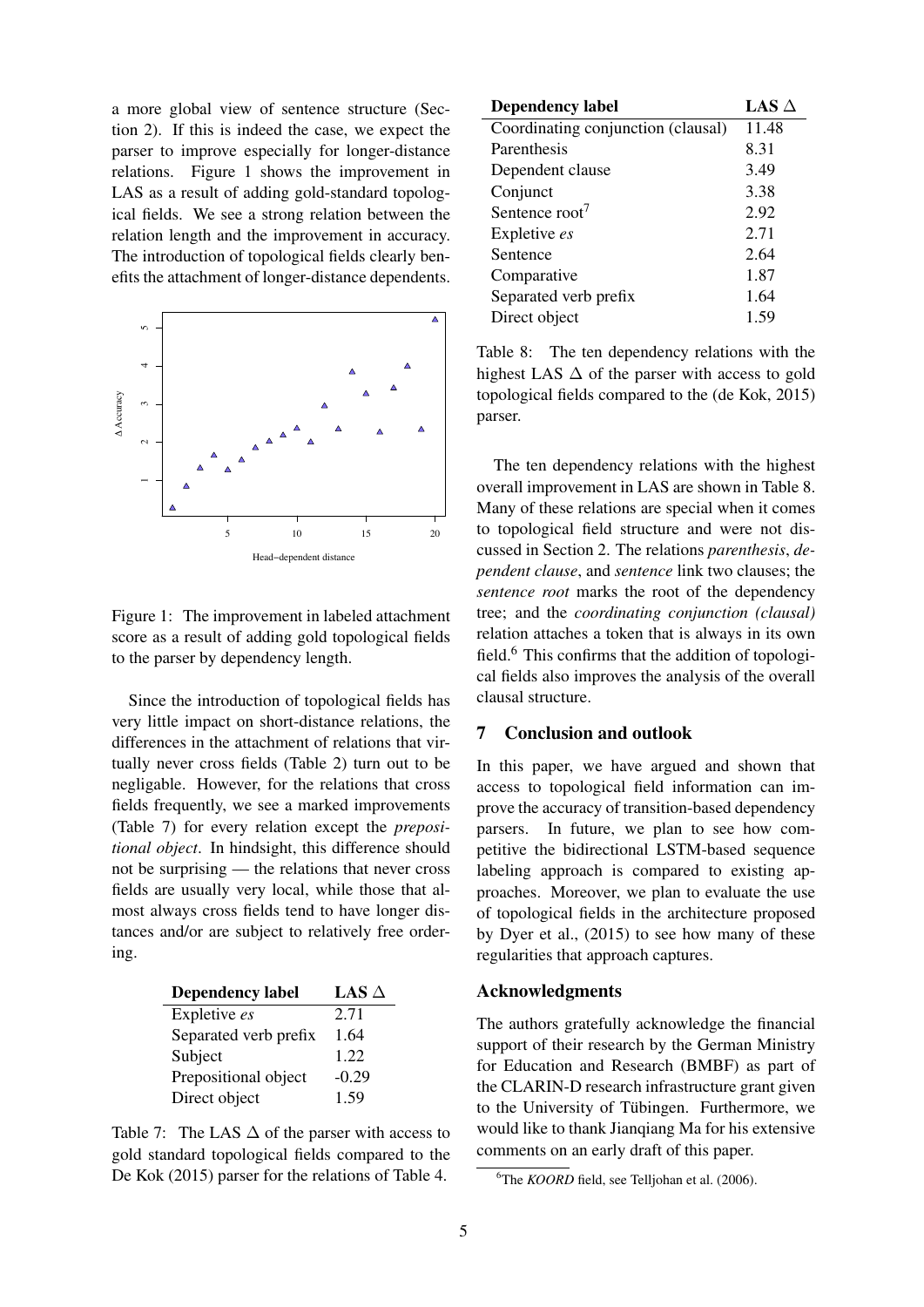#### References

- Markus Becker and Anette Frank. 2002. A stochastic topological parser for German. In *Proceedings of the 19th international conference on Computational linguistics-Volume 1*, pages 1–7. Association for Computational Linguistics.
- Danqi Chen and Christopher D Manning. 2014. A fast and accurate dependency parser using neural networks. In *Proceedings of the 2014 Conference on Empirical Methods in Natural Language Processing (EMNLP)*, volume 1, pages 740–750.
- Jackie Chi Kit Cheung and Gerald Penn. 2009. Topological field parsing of German. In *Proceedings of the Joint Conference of the 47th Annual Meeting of the ACL and the 4th International Joint Conference on Natural Language Processing of the AFNLP: Volume 1-Volume 1*, pages 64–72. Association for Computational Linguistics.
- François Chollet. 2015. Keras. https://github. com/fchollet/keras.
- Daniël de Kok. 2015. A poor man's morphology for German transition-based dependency parsing. In *International Workshop on Treebanks and Linguistic Theories (TLT14)*.
- Erich Drach. 1937. *Grundgedanken der Deutschen Satzlehre*. Frankfurt/Main.
- Chris Dyer, Miguel Ballesteros, Wang Ling, Austin Matthews, and Noah A. Smith. 2015. Transitionbased dependency parsing with stack long shortterm memory. In *Proceedings of the 53rd Annual Meeting of the Association for Computational Linguistics and the 7th International Joint Conference on Natural Language Processing (Volume 1: Long Papers)*, pages 334–343, Beijing, China, July. Association for Computational Linguistics.
- Oskar Erdmann. 1886. *Grundzüge der deutschen Syntax nach ihrer geschichtlichen Entwicklung dargestellt*. Stuttgart: Cotta. Erste Abteilung.
- Alex Graves and Jürgen Schmidhuber. 2005. Framewise phoneme classification with bidirectional lstm and other neural network architectures. *Neural Networks*, 18(5):602–610.
- Simon Herling. 1821. Über die Topik der deutschen Sprache. In *Abhandlungen des frankfurterischen Gelehrtenvereins für deutsche Sprache*, pages 296– 362, 394. Frankfurt/Main. Drittes Stück.
- Sepp Hochreiter and Jürgen Schmidhuber. 1997. Long short-term memory. *Neural computation*, 9(8):1735–1780.
- Tilman Höhle. 1986. Der Begriff 'Mittelfeld'. Anmerkungen über die Theorie der topologischen Felder. In A. Schöne, editor, Kontroversen alte *und neue. Akten des 7. Internationalen Germanistenkongresses Göttingen*, pages 329–340. Tübingen: Niemeyer.
- Sandra Kübler, Ryan McDonald, and Joakim Nivre. 2009. Dependency parsing. *Synthesis Lectures on Human Language Technologies*, 1(1):1–127.
- Sandra Kübler. 2005. How do treebank annotation schemes influence parsing results? or how not to compare apples and oranges. *Proceedings of RANLP 2005*.
- Martina Liepert. 2003. Topological fields chunking for German with SVM's: Optimizing SVM-parameters with GA's. In *Proceedings of the International Conference on Recent Advances in Natural Language Processing*.
- Wolfgang Maier. 2006. Annotation schemes and their influence on parsing results. In *Proceedings of the 21st International Conference on computational Linguistics and 44th Annual Meeting of the Association for Computational Linguistics: Student Research Workshop*, pages 19–24. Association for Computational Linguistics.
- Gereon Müller. 1999. Optimality, markedness, and word order in German. *Linguistics*, 37(5):777–818.
- Joakim Nivre. 2003. An efficient algorithm for projective dependency parsing. In *Proceedings of the 8th International Workshop on Parsing Technologies (IWPT)*, pages 149–160.
- Eric W Noreen. 1989. Computer intensive methods for hypothesis testing: An introduction.
- Nitish Srivastava, Geoffrey Hinton, Alex Krizhevsky, Ilya Sutskever, and Ruslan Salakhutdinov. 2014. Dropout: A simple way to prevent neural networks from overfitting. *The Journal of Machine Learning Research*, 15(1):1929–1958.
- Heike Telljohann, Erhard W Hinrichs, Sandra Kübler, Heike Zinsmeister, and Kathrin Beck. 2006. Stylebook for the tübingen treebank of written German (TüBa-D/Z). In Seminar fur Sprachwissenschaft,  $University$  *Universität Tubingen, Tübingen, Germany.*
- Hans Uszkoreit. 1984. *Word order and constituent structure in German*. CSLI Publications.
- Jorn Veenstra, Frank Henrik Müller, and Tylman Ule. 2002. Topological field chunking for German. In *Proceedings of the 6th Conference on Natural Language Learning - Volume 20*, COLING-02, pages 1– 7, Stroudsburg, PA, USA. Association for Computational Linguistics.
- Yannick Versley. 2005. Parser evaluation across text types. In *Proceedings of the Fourth Workshop on Treebanks and Linguistic Theories (TLT 2005)*.
- Andrea Weber and Karin Müller. 2004. Word order variation in German main clauses: A corpus analysis. In *Proceedings of the 20th International conference on Computational Linguistics*, pages 71–77.